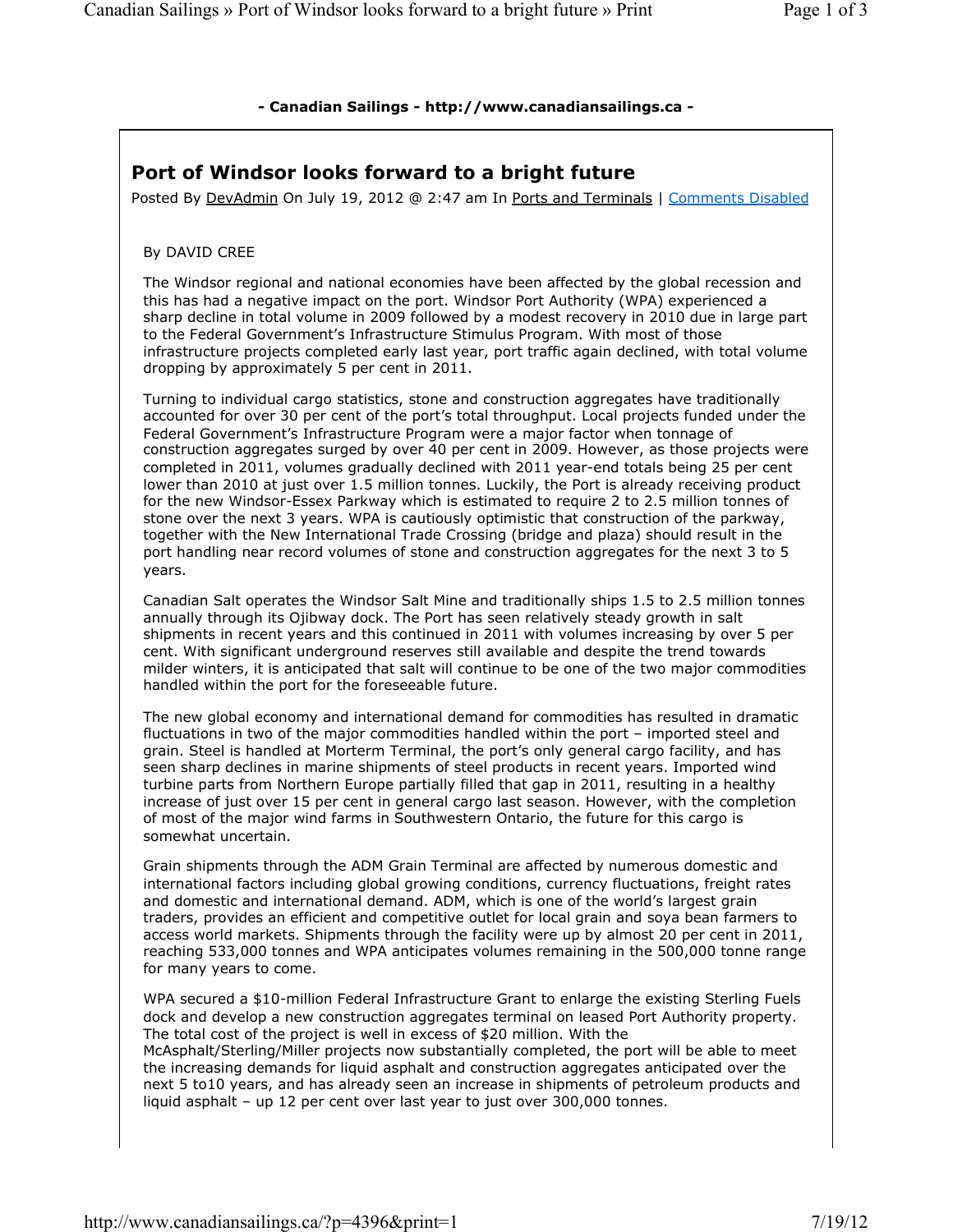In March 2010, it was announced that WPA had entered into a partnership agreement with Canadian Pacific and OMERS' Borealis Infrastructure to construct a new rail tunnel under the Detroit River – now known as the Continental Rail Gateway. This new proposed tunnel, to be bored close to the existing two tubes, will be able to handle the current generation of double stack containers and AutoMax car carriers, and is an absolutely critical component of the future growth of Windsor and the region. The potential for developing Windsor/Detroit as a major North American multimodal hub has been discussed in the past and, with the announcement of the new bridge – the New International Trade Crossing, the only missing piece of the puzzle is a state-of-the-art rail tunnel. The environmental assessment process is well underway and talks are continuing with officials in both Canada and the United States about securing the necessary funding to move forward with the project. If all goes well, that construction should begin in 2014.

Partnerships are important to the Port Authority and working with other organizations to make Windsor a more beautiful and prosperous community remains a priority. In 2011, WPA continued joint initiatives with residents and community groups of Olde Sandwich Town to clean up vacant WPA-owned properties in the area, allowing for easier and safer access to the Detroit River. For over 30 years, WPA has shared the funding of operating patrol vessels on the Detroit River with Windsor Police, a service of critical importance, which both parties are continuing to support.

WPA also supports many local organizations and events such as the Mission to Seafarers, the Annual Tug Boat Race, the Dragon Boat Race, the Sandwich Teen Action Group, the Canadian Mental Health Association, and the Windsor Symphony. Just recently, WPA's Board agreed to increase to \$2,500 each the amount of the two scholarships provided by the Port Authority for many years to students at University of Windsor. In addition, a new scholarship will be initiated at St. Clair College in the same amount.

The Port Authority is a federal agency that must remain financially self-sufficient. However, WPA is free to re-invest any of its profits into the community in which it operates, which has allowed it to commit profits to local development and charities.

In 2011, WPA produced the best financial results since becoming a Port Authority with net profits of \$391,000. As of January of 2012, its reserves available for future development amounted to more than \$7.5 million. The Port Authority managed to do this while maintaining port fees that remain by far the lowest of any Canadian port on the Great Lakes. In the last 25 years, there has been only one increase in its port fees, and the Port Authority considers this one of the principal reasons why the port will continue to grow and to attract new activity.

WPA has two very good news stories which have been many years in the making. Over the past six years WPA has been working diligently with the Department of National Defense (DND) to construct a new naval reserve facility (HMCS Hunter) on the Port's vacant Mill Cove Marina site on the river. Late last year, an agreement was finalized, which will see DND construct a \$20-million, 40,000-square-foot, state-of-the-art building in the heart of Olde Sandwich Town. Construction is expected to start later this year, and it is anticipated that this facility will bring hundreds of employees and naval cadets into the area on a weekly basis. This project will be one more very important step in the rebirth of Olde Sandwich Town.

The other good news story – also contributing to the rebirth of Olde Sandwich Town – is that WPA has acquired the former bank building at the corner of Sandwich and Mill streets for the location of administrative offices for the Port. This will be the first stand-alone Port office in the Port's 55 year history.

During the past six years, WPA's Board of Directors has worked purposely towards expanding the profile of the Port while bringing awareness of the many valuable contributions Port activity brings to this Windsor-Essex region, including creation and maintenance of approximately 900 direct and indirect jobs, and total economic activity of over \$150 million annually. This new WPA office will be a visible flagship enhancing WPA's profile in the community.